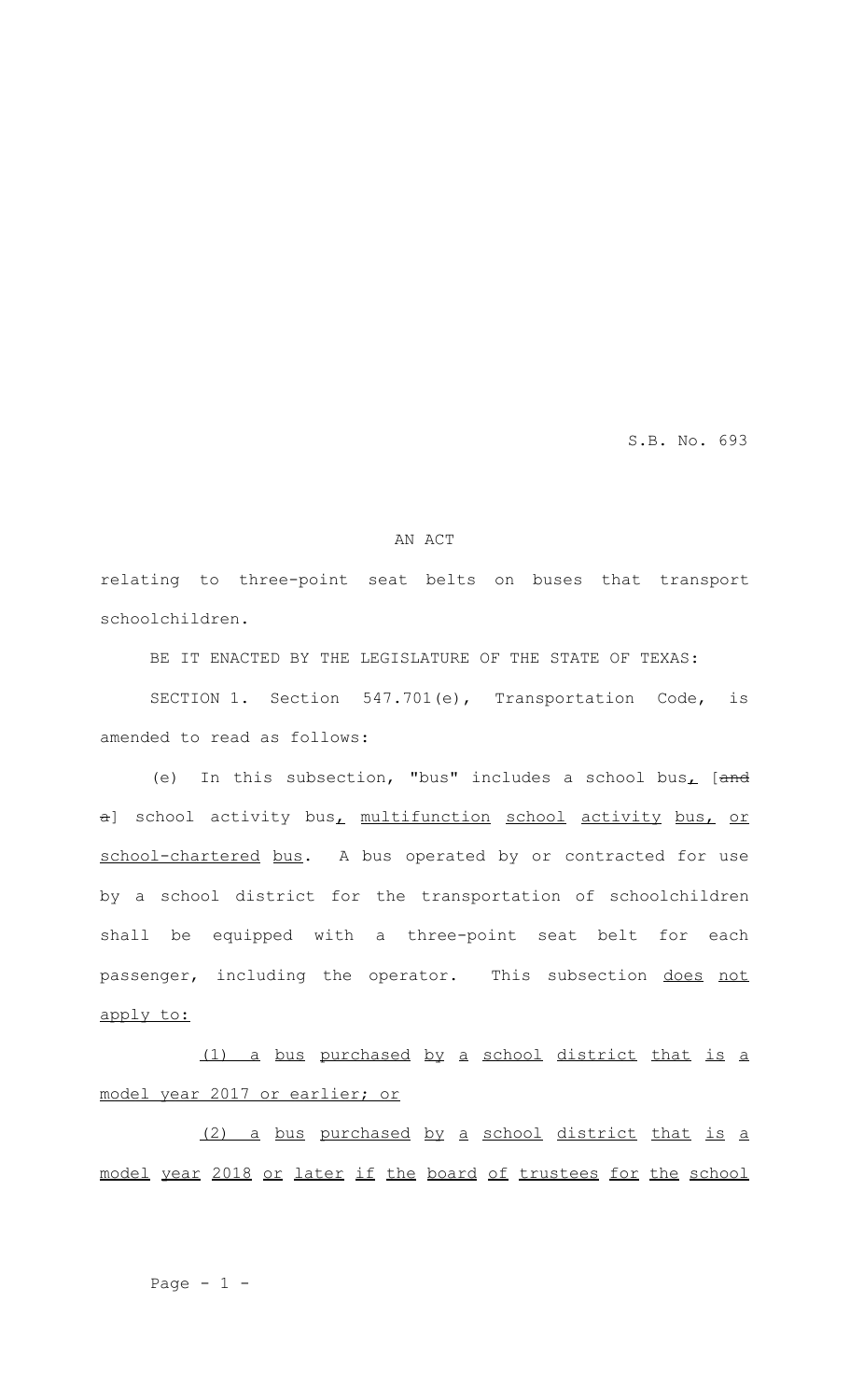S.B. No. 693

## district:

(A) determines that the district's budget does not permit the district to purchase a bus that is equipped with the seat belts required by this subsection; and

(B) votes to approve that determination in a public meeting [applies to:

[(1) each bus purchased by a school district on or after September  $1$ ,  $2010$ , for the transportation of schoolchildren; and

 $[\frac{1}{2}]$  each school chartered bus contracted for use by a school district on or after September 1, 2011, for the transportation of schoolchildren].

SECTION 2. Section 547.701(f), Transportation Code, is repealed.

SECTION 3. It is the public policy of this state to ensure the safety of all students by taking every measure possible to protect the lives and well-being of students during transportation on a bus to and from school and extracurricular activities, including the measure enacted in Section 547.701(e), Transportation Code, as amended by this Act.

SECTION 4. This Act takes effect September 1, 2017.